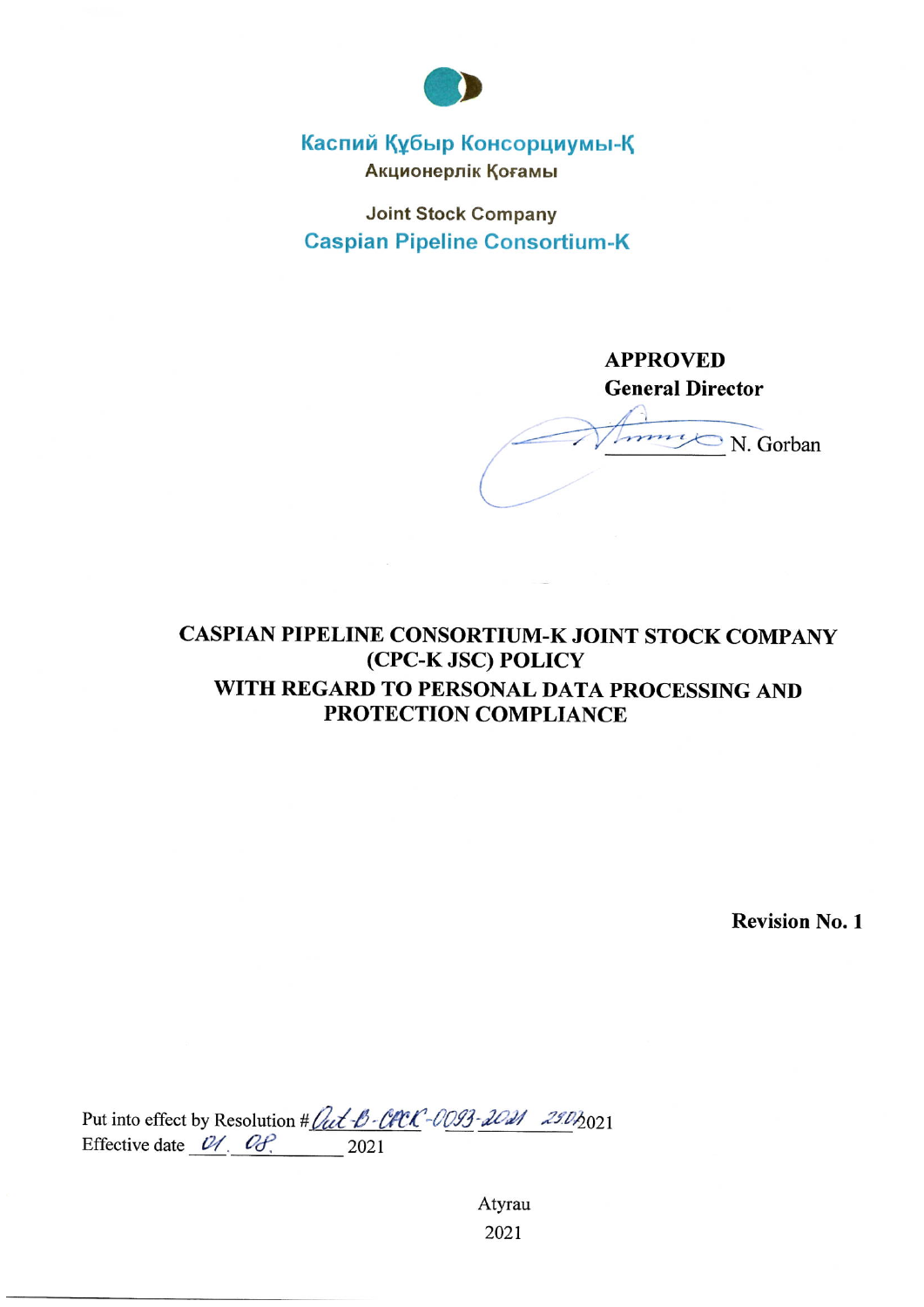|                                  | <b>PURPOSE</b>                              |                         |
|----------------------------------|---------------------------------------------|-------------------------|
|                                  | <b>SCOPE</b>                                | 3                       |
| 3.                               | <b>REGULATORY REFERENCES</b>                | 3                       |
| 4.                               | <b>TERMS, DEFINITIONS AND ABBREVIATIONS</b> | 3                       |
| 5.                               | PROCESS DESCRIPTION                         | $\overline{\mathbf{4}}$ |
| 6.                               | <b>RESPONSIBILITY</b>                       |                         |
| 7.                               | <b>FINAL PROVISIONS</b>                     |                         |
| 8.                               | <b>LIST OF EXHIBITS</b>                     | 6                       |
| <b>EXHIBIT 1 - Revisions Log</b> |                                             |                         |
|                                  |                                             |                         |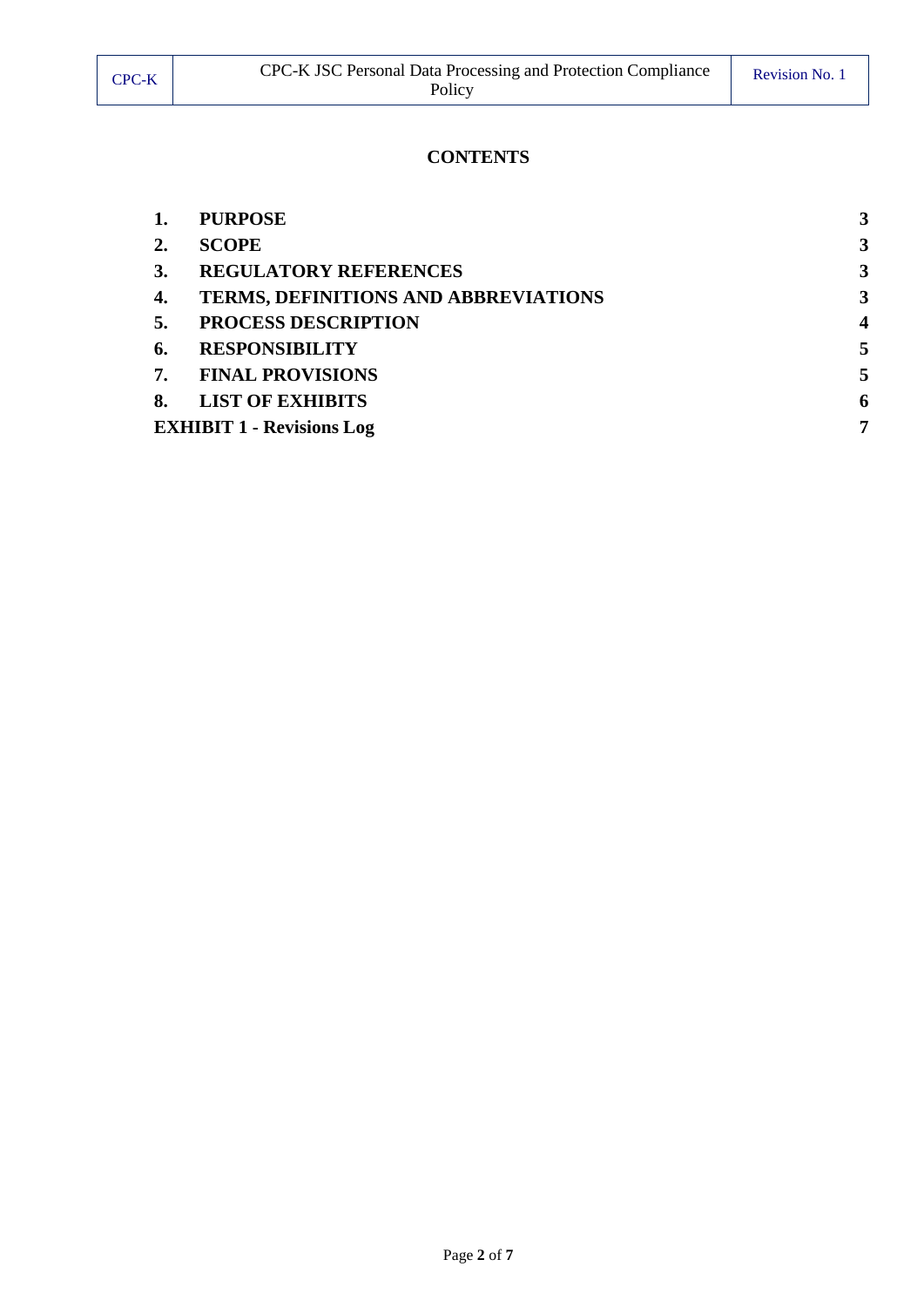#### **1. PURPOSE**

<span id="page-2-0"></span>1.1 This Personal Data Processing and Protection Compliance Policy is an internal regulation that is based on the applicable of the Republic of Kazakhstan law on personal data protection and it establishes the general principles of personal data protection compliance by Caspian Pipeline Consortium-K Joint Stock Company. The Policy must be placed on the corporate website.

### **2. SCOPE**

<span id="page-2-1"></span>2.1 All CPC-K current and former employees and other parties related to personal data protection shall abide by the requirements of this Personal Data Protection Policy.

#### <span id="page-2-2"></span>**3. REGULATORY REFERENCES**

The following regulatory documents listed in Table 1 are referenced herein:

|  | <b>Table 1. List of Regulatory Documents</b> |  |
|--|----------------------------------------------|--|
|  |                                              |  |

| No.            | <b>Regulatory Documents</b>                                                                                                                                                                                                                                               |  |  |
|----------------|---------------------------------------------------------------------------------------------------------------------------------------------------------------------------------------------------------------------------------------------------------------------------|--|--|
| $\mathbf{1}$   | <b>External</b>                                                                                                                                                                                                                                                           |  |  |
| 1.1            | Republic of Kazakhstan Law $\mathcal{N} \cong 94$ -V ZRK of 21.05.2013 "On personal data and protection<br>thereof"                                                                                                                                                       |  |  |
| 1.2            | RK Government Resolution of 03.09.2013 № 909 «Re Approval of the Rules Established for<br>Personal Data Protection by the Owners/Operators and Third Parties»                                                                                                             |  |  |
| 1.3            | Resolution No. 1214 dated 12 November 2013 "On Approval of the Rules for Determination by<br>the Owner and (or) Operator of the Schedule of Personal Data Required and Sufficient for Its<br>Operating Objectives" issued by the Government of the Republic of Kazakhstan |  |  |
| 1.4            | Resolution No. 395/NK dated 21 October 2020 "On Approval of the Rules for Personal Data<br>Collection and Processing" issued by the Minister for Digital Development, Innovation and<br>Aerospace Industry of the Republic of Kazakhstan                                  |  |  |
| $\overline{2}$ | <b>Internal</b>                                                                                                                                                                                                                                                           |  |  |
| 2.1            | CPC-K JSC Personal Data Processing and Protection Regulations. Revision 1 (Resolution No.<br>Out-B-CPCK-0163-2017 dd. 30/06/2017)                                                                                                                                         |  |  |
| 2.2            | Information Security Management Policy STP IB 01/07/2019, Revision No.2 (Resolution No.<br>Out-B-CPCK-0058-2019 of 15/08/2019)                                                                                                                                            |  |  |

## <span id="page-2-3"></span>**4. TERMS, DEFINITIONS AND ABBREVIATIONS**

Terms and abbreviations used herein are listed in Table 2.

#### **Table 2. Terms and Abbreviations**

| # | Term/abbreviation                     | <b>Term Definition / Key to Abbreviation</b>      |  |  |  |
|---|---------------------------------------|---------------------------------------------------|--|--|--|
|   | <b>Terms</b>                          |                                                   |  |  |  |
|   | Company,<br>Organization,<br>Employer | Caspian Pipeline Consortium-K Joint Stock Company |  |  |  |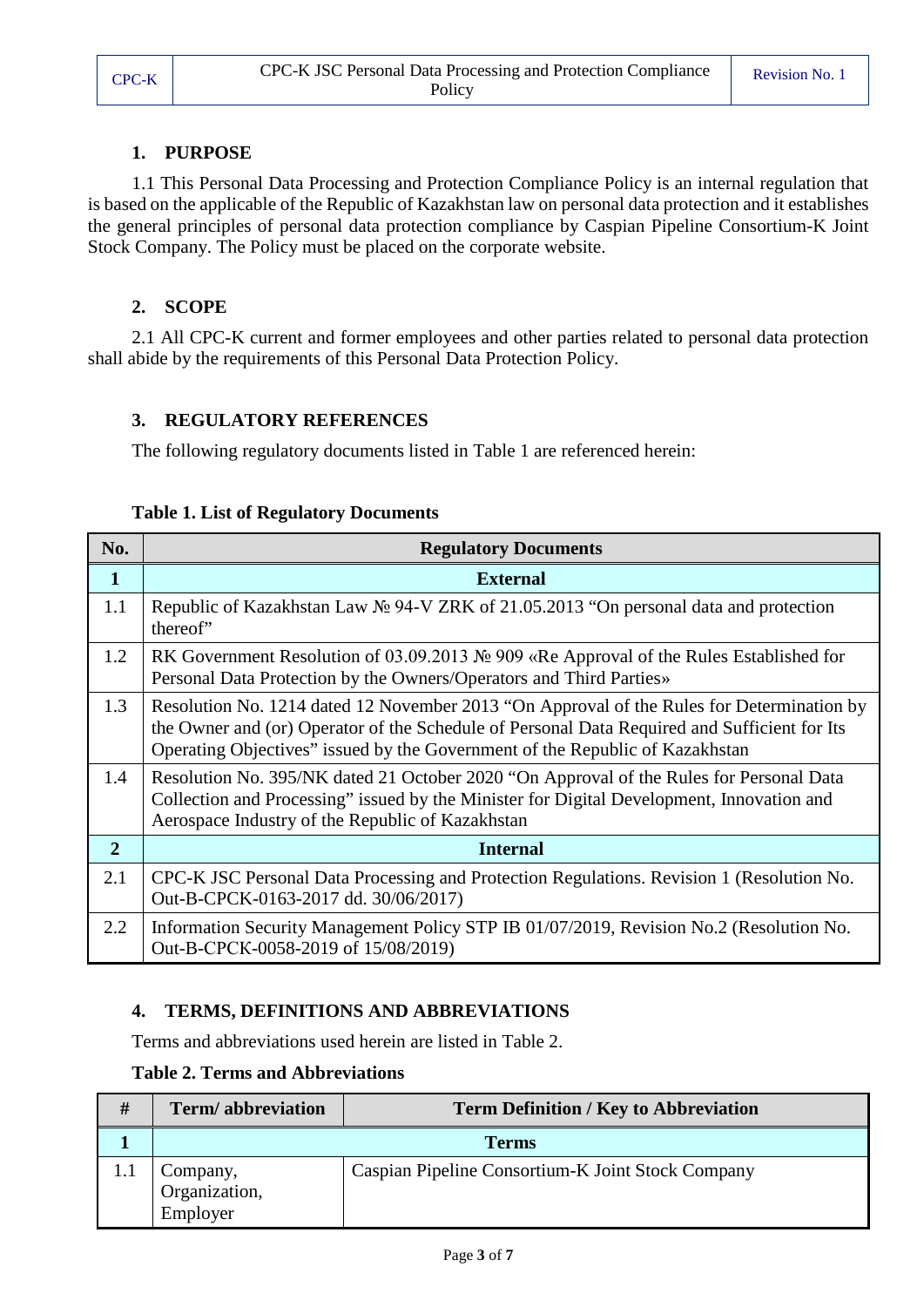| #              | Term/abbreviation                                                                 | <b>Term Definition / Key to Abbreviation</b>                                                                                                                                                                                                                                                                                                                                                                                                                                                                                                                                                                                                                                                  |
|----------------|-----------------------------------------------------------------------------------|-----------------------------------------------------------------------------------------------------------------------------------------------------------------------------------------------------------------------------------------------------------------------------------------------------------------------------------------------------------------------------------------------------------------------------------------------------------------------------------------------------------------------------------------------------------------------------------------------------------------------------------------------------------------------------------------------|
| 1.2            | Employee                                                                          | An individual who made an employment arrangement with<br>the Employer under employment agreement and on other grounds<br>provided for by the Labor<br>Code of the Republic of Kazakhstan                                                                                                                                                                                                                                                                                                                                                                                                                                                                                                      |
| 1.3            | Personal<br>data/PD                                                               | Any information directly or indirectly related to a certain or<br>identifiable individual (personal data owner)                                                                                                                                                                                                                                                                                                                                                                                                                                                                                                                                                                               |
| 1.4            | Personal data owner                                                               | An individual identifiable, directly or indirectly, by reference to<br>personal data<br>Personal data owners hereunder are deemed individuals employed by<br>CPC under employment agreement (employees);<br>individuals<br>positions;<br>individuals<br>applying<br>for<br>vacant<br>rendering<br>services/performing work under paid services agreement; interns;<br>visitors; employees' family members for the purpose of voluntary<br>medical insurance agreement; recipients of alimony/child support<br>payments; individuals nominated as beneficiaries under accident and<br>health insurance agreement; individuals receiving charitable support<br>and their legal representatives. |
| 1.5            | Personal data<br>processing                                                       | Any automated or non-automated action (operation) or a number of<br>such actions (operations) performed with regard to personal data,<br>including collection, recording, systematization, accumulation,<br>storage, finalization<br>(update, change), retrieval, use, transfer (dissemination, provision,<br>access), anonymization, blocking, deletion, and destruction of<br>personal data                                                                                                                                                                                                                                                                                                 |
| 1.6            | Personal data owner's<br>consent to the<br>processing of his/her<br>personal data | Personal data owner's written consent to the processing of his/her<br>personal data by CPC-K in accordance with the CPC-K Personal<br>Data Processing and Protection Regulations                                                                                                                                                                                                                                                                                                                                                                                                                                                                                                              |
| 1.7            | Cross-border personal<br>data transfer                                            | Transfer of personal data to the territory of foreign states                                                                                                                                                                                                                                                                                                                                                                                                                                                                                                                                                                                                                                  |
| 1.8            | Authorized<br>information security<br>management agency                           | Information Security Committee of the Ministry for Digital<br>Development, Innovations and Aerospace Industry\ of the Republic<br>of Kazakhstan                                                                                                                                                                                                                                                                                                                                                                                                                                                                                                                                               |
| $\overline{2}$ |                                                                                   | <b>Abbreviations</b>                                                                                                                                                                                                                                                                                                                                                                                                                                                                                                                                                                                                                                                                          |
| 2.1            | CPC-K JSC<br>CPC-K                                                                | Caspian Pipeline Consortium-K<br><b>Joint Stock Company</b>                                                                                                                                                                                                                                                                                                                                                                                                                                                                                                                                                                                                                                   |

## **5. PROCESS DESCRIPTION**

<span id="page-3-0"></span>5.1 Caspian Pipeline Consortium- K Joint Stock Company (hereinafter CPC-K) processes personal data as part of its base business operations.

5.2 For the purpose of maintaining its business reputation and complying with Republic of Kazakhstan Law "On Personal Data and Protection Thereof" and associated regulations, CPC- K, in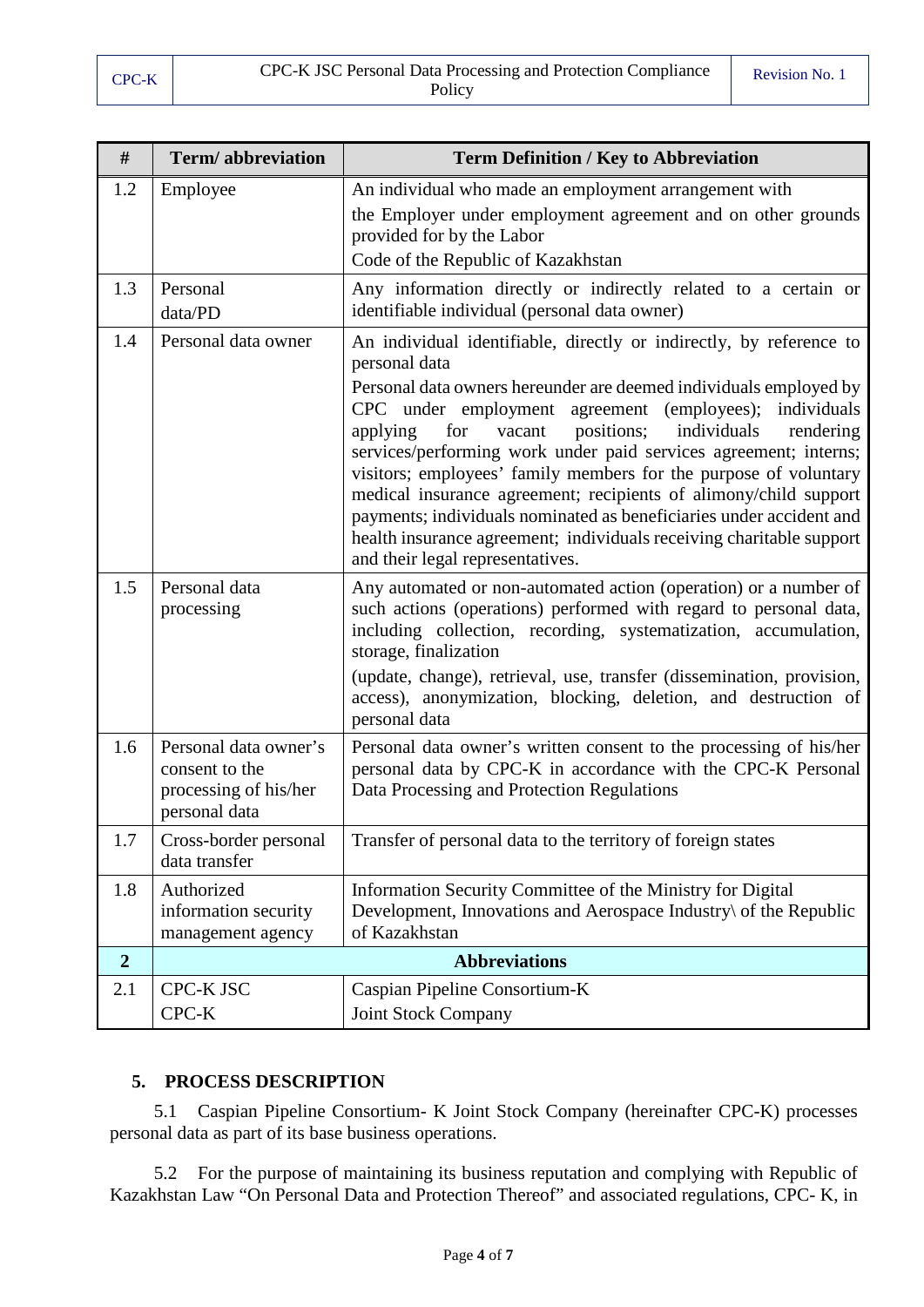the capacity of personal data operator, with relevant rights and obligations, ensures the lawful processing and proper protection of the personal data processed.

5.3 CPC-K processes the personal data on a lawful basis to the extent of achieving specific, predetermined and legal objectives. Only personal data satisfying the processing objectives are processed. The content and scope of the processed personal data are consistent with the processing objectives; no data redundancy is allowed.

5.4 When processing the personal data, CPC-K ensures their accuracy, sufficiency and, where necessary, relevance with respect to the objectives of personal data processing. CPC-K takes and causes necessary measures to be taken to destroy or update incomplete or inaccurate or excessive personal data.

5.5 CPC-K does not place the personal data of an owner in the public domain without his/her written consent.

5.6 In the course of its operations, CPC-K may engage a third party to process personal data subject to consent of the personal data owner unless otherwise provided for by the applicable Republic of Kazakhstan law. If a third party is engaged to process the personal data, such third party is mandated to respect confidentiality and protect the personal data when processing them.

5.7 In the course of its operations, CPC-K may effect a cross-border transfer of personal data to legal entities in foreign countries subject to appropriate personal data protection by such countries and legal entities the personal data are transferred to.

5.8 For the purpose of personal data security during processing thereof, CPC-K takes necessary and sufficient legal, organizational and technical measures to prevent any unauthorized access to the personal data, to timely detect unauthorized access to the personal data, if such unauthorized access could not be prevented, and to mitigate any negative impact from the unauthorized access to the personal data.

5.9 CPC-K protects the personal data from an organizational and technical standpoint in compliance with the Republic of Kazakhstan laws on personal data processing

5.9.1 CPC-K Management understands the importance and indispensability of personal data security and promotes a continuous enhancement of the CPC-K personal data protection system.

5.10 CPC-K stores the personal data in a database located in the Republic of Kazakhstan.

#### **6. RESPONSIBILITY**

<span id="page-4-0"></span>6.1 The responsibility for the development and update of the Caspian Pipeline Consortium-K Personal Data Processing and Protection Compliance Policy lies with Human Resources, General Business Department.

#### <span id="page-4-1"></span>**7. FINAL PROVISIONS**

7.1 This Policy is put into effect by the General Director's Resolution.

7.2 Any matters that are not addressed herein are governed by the applicable laws of the Republic of Kazakhstan.

7.3 This Policy is in the public domain and must be placed on the official CPC-K website or otherwise be available to the public.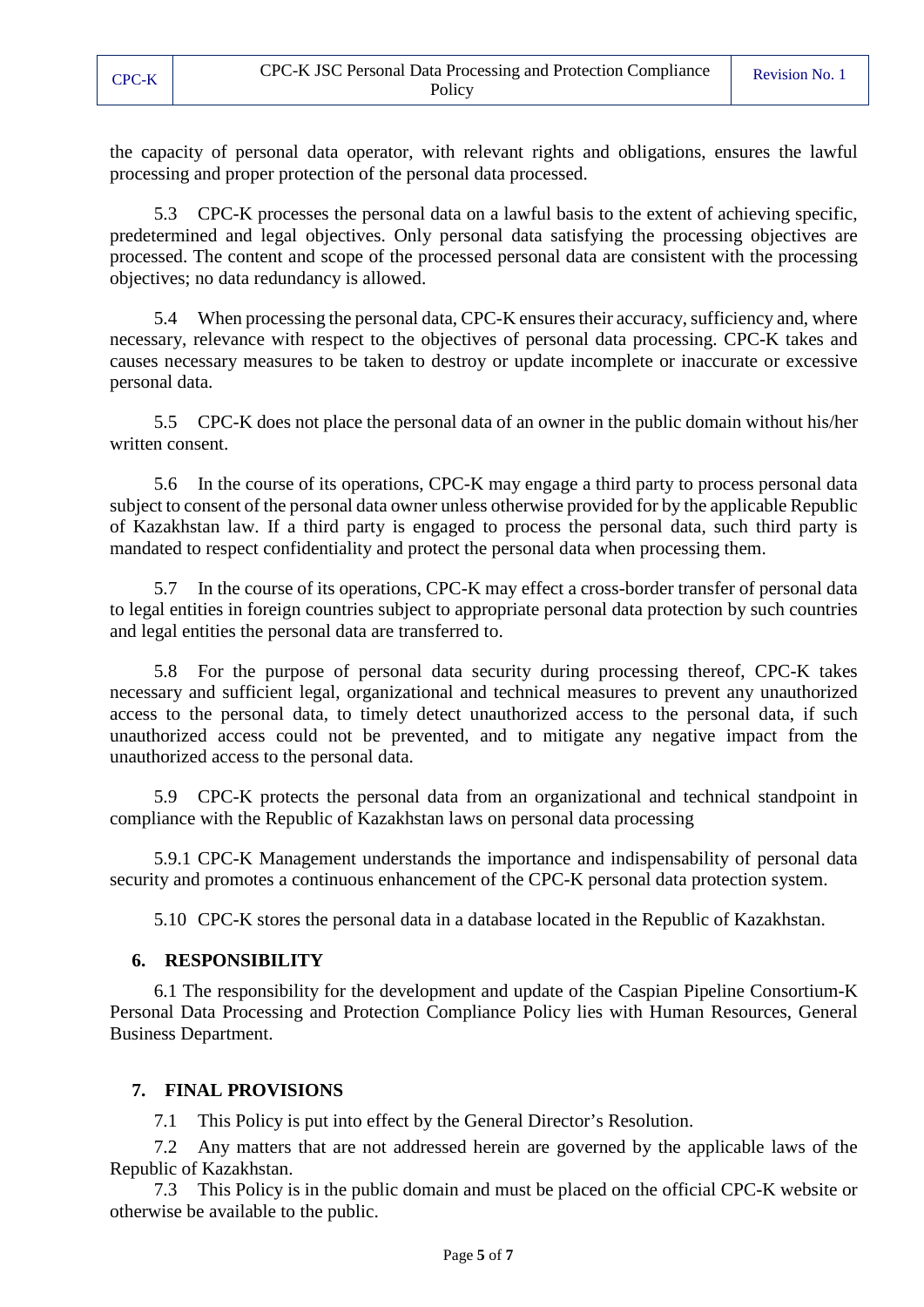# <span id="page-5-0"></span>**8. LIST OF EXHIBITS**

List of exhibits hereto is set out in [Table](#page-5-1) 1.

# **Table 1. List of Exhibits**

<span id="page-5-1"></span>

| <b>Exhibit</b> | <b>Title</b>  |  |  |
|----------------|---------------|--|--|
| . .            | Revisions Log |  |  |